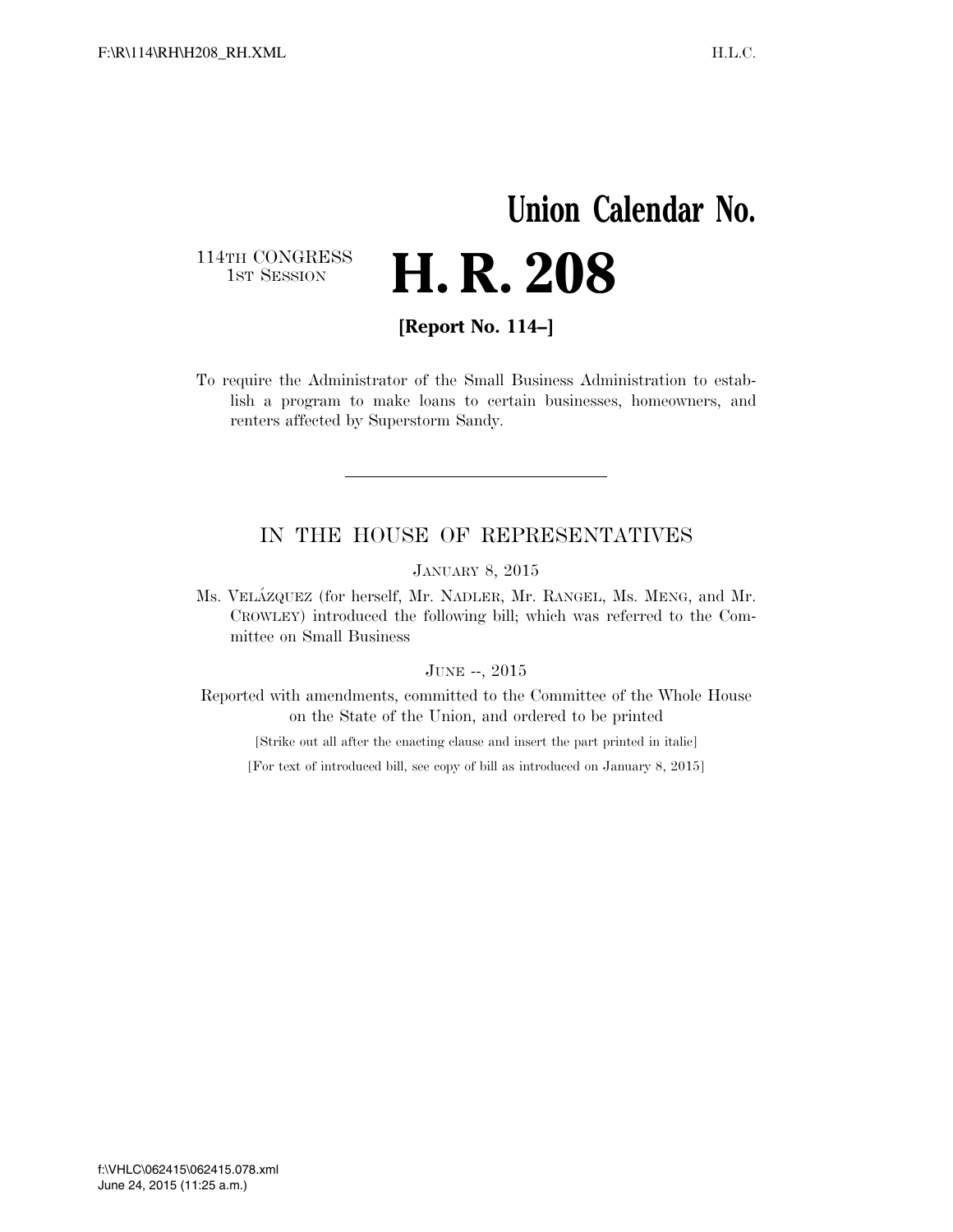# **A BILL**

To require the Administrator of the Small Business Administration to establish a program to make loans to certain businesses, homeowners, and renters affected by Superstorm Sandy.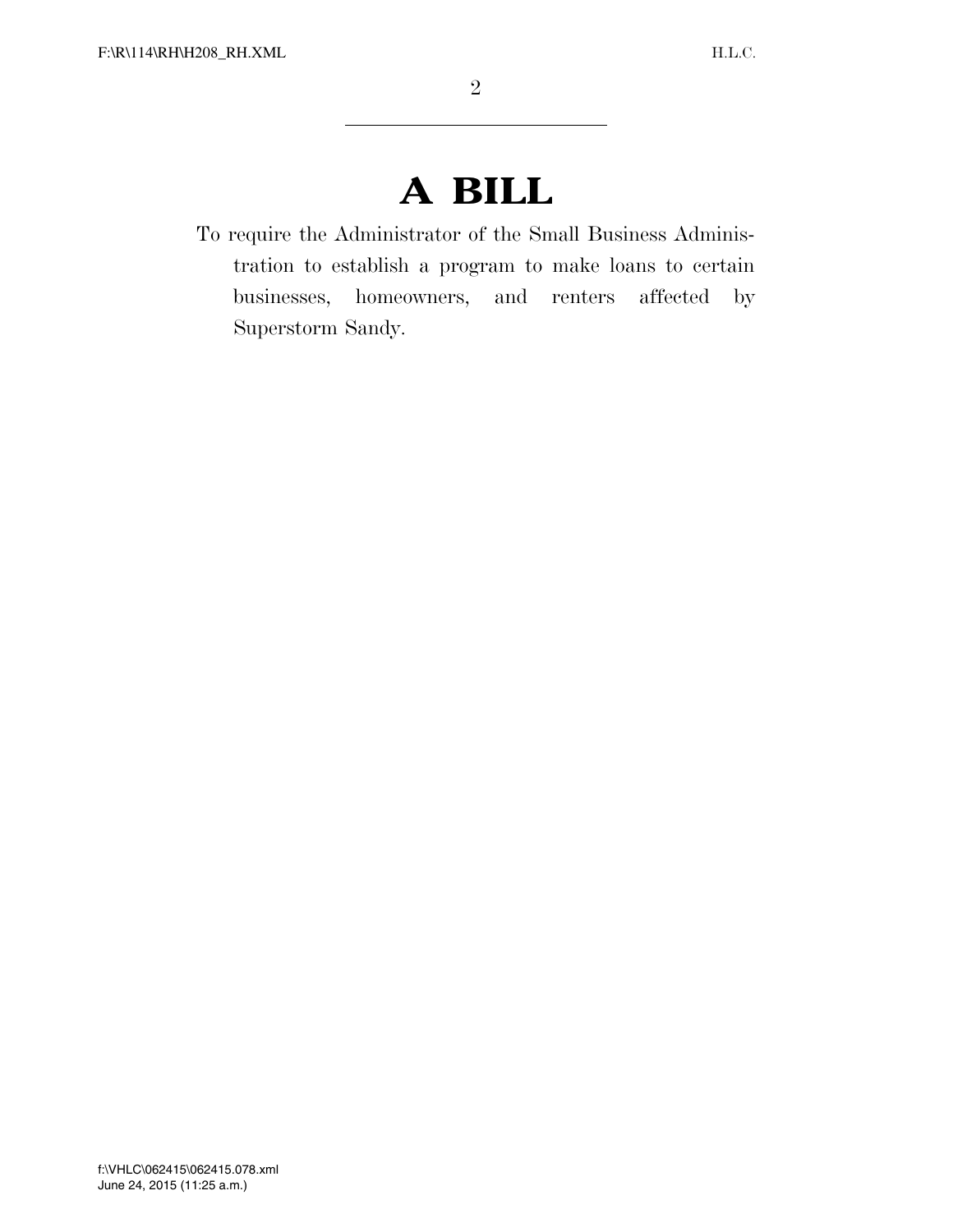| 1  | Be it enacted by the Senate and House of Representa-         |
|----|--------------------------------------------------------------|
| 2  | tives of the United States of America in Congress assembled, |
| 3  | <b>SECTION 1. SHORT TITLE.</b>                               |
| 4  | This Act may be cited as the "Superstorm Sandy Re-           |
| 5  | lief and Disaster Loan Program Improvement Act of 2015".     |
| 6  | <b>SEC. 2. FINDINGS.</b>                                     |
| 7  | Congress finds the following:                                |
| 8  | $(1)$ In 2012, Superstorm Sandy caused substan-              |
| 9  | tial physical and economic damage to the United              |
| 10 | States, and New York in particular.                          |
| 11 | $(2)$ For businesses and homeowners, the primary             |
| 12 | means of obtaining long-term Federal financial as-           |
| 13 | sistance in the wake of disasters such as Superstorm         |
| 14 | Sandy is through the Small Business Administra-              |
| 15 | tion's Disaster Loan Program.                                |
| 16 | $(3)$ With regard to the Small Business Adminis-             |
| 17 | tration's operation of the Disaster Loan Program             |
| 18 | after Superstorm Sandy, the Government Account-              |
| 19 | ability Office found that the Administration did not         |
| 20 | meet its timeliness goals for processing business loan       |
| 21 | <i>applications.</i>                                         |
| 22 | $(4) According to the Government Accountability$             |
| 23 | Office, the Small Business Administration stated that        |
| 24 | it was challenged by an unexpectedly high volume of          |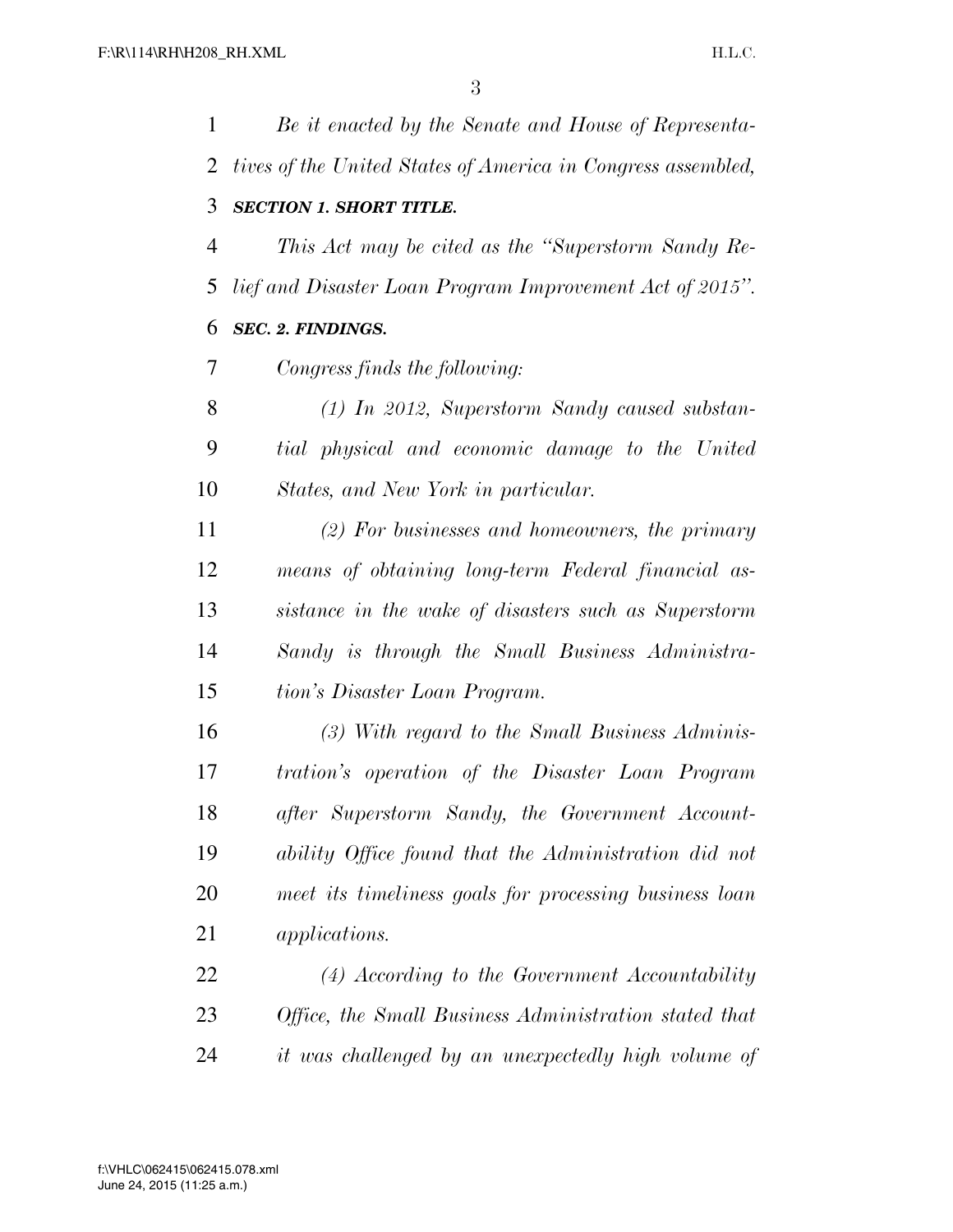| $\mathbf{1}$   | loan applications that it received early in its response   |
|----------------|------------------------------------------------------------|
| $\overline{2}$ | to Superstorm Sandy.                                       |
| 3              | $(5)$ As a result, many businesses and homeowners          |
| $\overline{4}$ | affected by Superstorm Sandy were unable to apply          |
| 5              | for financing from the Small Business Administra-          |
| 6              | tion.                                                      |
| 7              | <b>SEC. 3. REVISED DISASTER DEADLINE.</b>                  |
| 8              | Section $\ddot{z}(d)$ of the Small Business Act (15 U.S.C. |
| 9              | $(636(d))$ is amended by adding at the end the following:  |
| 10             | (8)<br>DISASTER LOANS<br>FOR<br><b>SUPERSTORM</b>          |
| 11             | $SANDY$ .                                                  |
| 12             | "(A) IN GENERAL.—Notwithstanding any                       |
| 13             | other provision of law, and subject to the same            |
| 14             | requirements and procedures that are used to               |
| 15             | make loans pursuant to subsection $(b)$ , a small          |
| 16             | business concern, homeowner, or renter that was            |
| 17             | located within an area and during the time pe-             |
| 18             | riod with respect to which a major disaster was            |
| 19             | declared by the President under section 401 of             |
| 20             | the Robert T. Stafford Disaster Relief and Emer-           |
| 21             | gency Assistance Act (42 U.S.C. 5170) by reason            |
| 22             | of Superstorm Sandy may apply to the Admin-                |
| 23             | $istrator -$                                               |
|                |                                                            |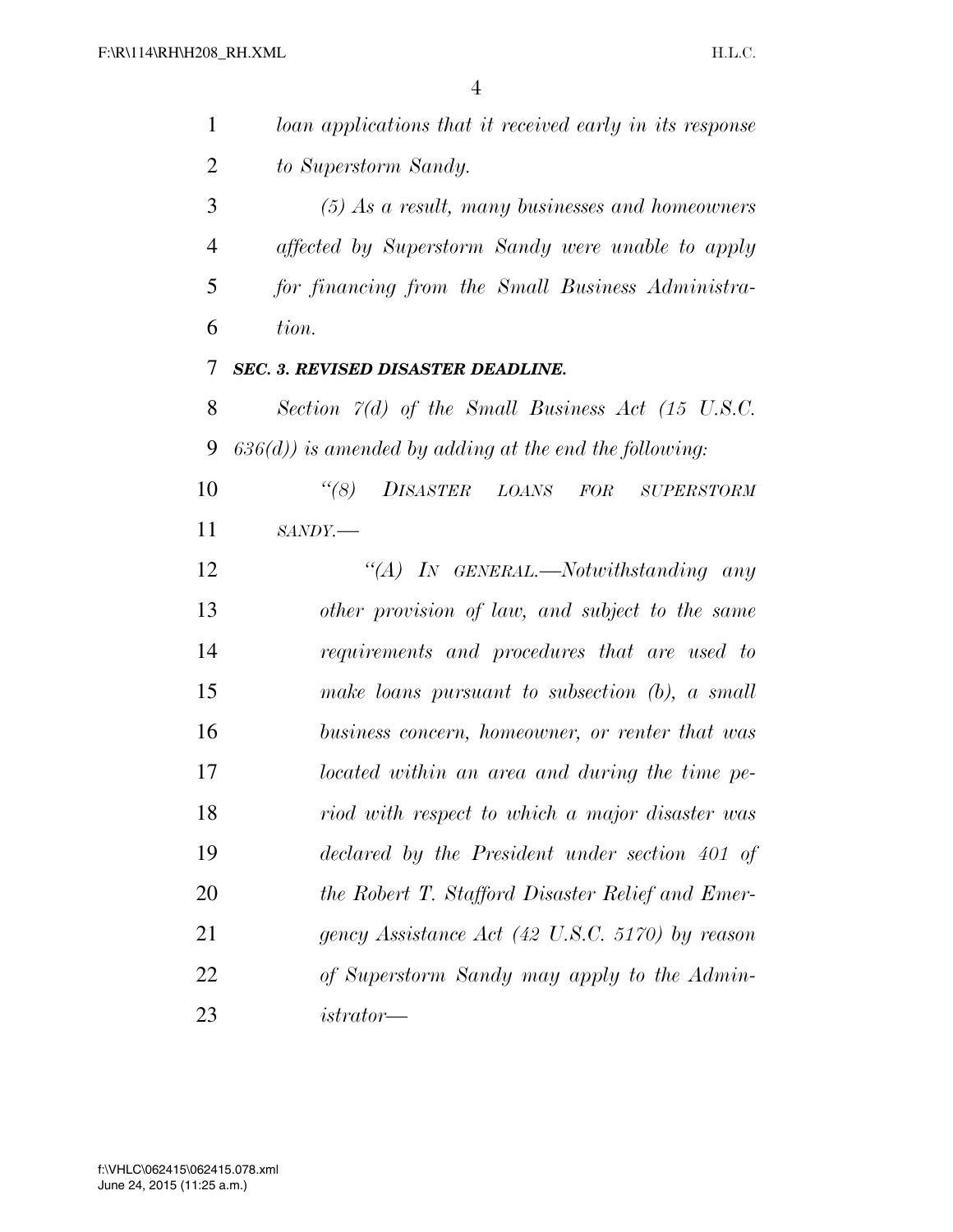| $\mathbf{1}$   | "(i) for a loan to repair, rehabilitate,                         |
|----------------|------------------------------------------------------------------|
| $\overline{2}$ | or replace property damaged or destroyed                         |
| 3              | by reason of Superstorm Sandy; or                                |
| $\overline{4}$ | $``(ii)$ if such a small business concern                        |
| 5              | has suffered substantial economic injury by                      |
| 6              | reason of Superstorm Sandy, for a loan to                        |
| 7              | assist such a small business concern.                            |
| 8              | "(B) TIMING.—The Administrator shall se-                         |
| 9              | lect loan recipients and make available loans for                |
| 10             | a period of not less than 1 year after the date                  |
| 11             | on which the Administrator carries out this au-                  |
| 12             | $thority.$ ".                                                    |
|                |                                                                  |
| 13             | SEC. 4. USE OF PHYSICAL DAMAGE DISASTER LOANS TO                 |
| 14             | <b>CONSTRUCT SAFE ROOMS.</b>                                     |
| 15             | Section $\tilde{\gamma}(b)(1)(A)$ of the Small Business Act (15) |
| 16             | U.S.C. $636(b)(1)(A)$ is amended by striking "mitigating"        |
| 17             | measures" and all that follows through "modifying struc-         |
| 18             | tures" and inserting the following: "mitigating measures,        |
| 19             | $including-$                                                     |
| 20             | $\lq\lq(i)$ construction of retaining walls and sea              |
| 21             | <i>walls</i> ;                                                   |
| 22             | $``(ii)$ grading and contouring land; and                        |
| 23             | "(iii) relocating utilities and modifying                        |
| 24             | structures, including construction of a safe room                |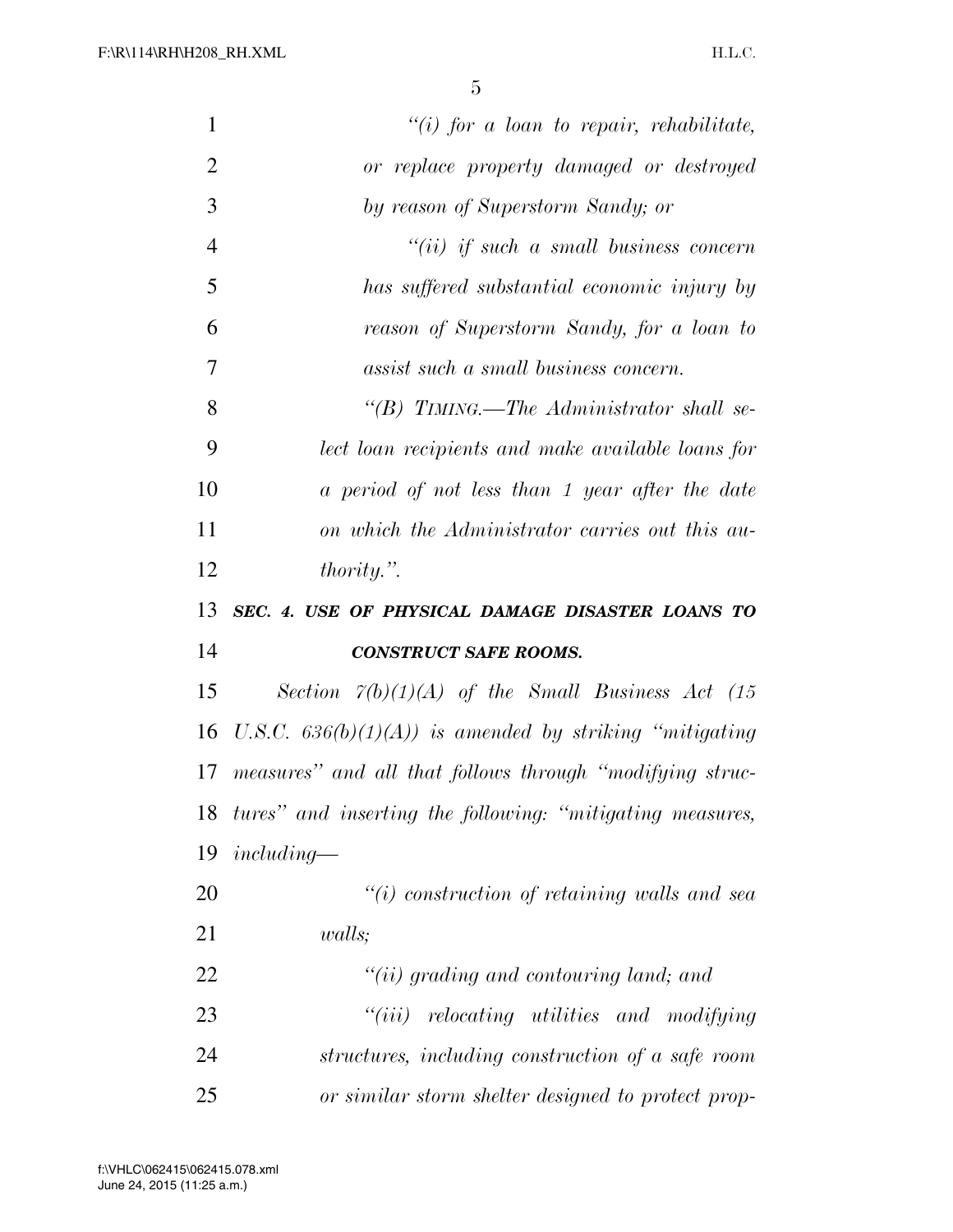| $\mathbf{1}$   | erty and occupants from tornadoes or other nat-                  |
|----------------|------------------------------------------------------------------|
| $\overline{2}$ | ural disasters".                                                 |
| 3              | SEC. 5. COLLATERAL REQUIREMENTS FOR SMALL BUSI-                  |
| $\overline{4}$ | <b>NESS CONCERNS.</b>                                            |
| 5              | Section 7(b) of the Small Business Act (15 U.S.C.                |
| 6              | $(636(b))$ is amended by inserting after paragraph $(9)$ the     |
| 7              | following:                                                       |
| 8              | "(10) COLLATERAL REQUIREMENTS FOR SMALL                          |
| 9              | BUSINESSES.—In the case of a loan made pursuant                  |
| 10             | to this subsection in an amount not greater than                 |
| 11             | \$250,000, the Administrator may not require a bor-              |
| 12             | rower to pledge his or her primary residence as collat-          |
| 13             | eral if—                                                         |
| 14             | $\lq (A)$ other collateral exists, including assets              |
| 15             | related to the operation of a business; and                      |
| 16             | "(B) such an option does not delay the $Ad$ -                    |
| 17             | ministrator's processing of disaster applications                |
| 18             | for a disaster.".                                                |
| 19             | SEC. 6. REDUCING DELAYS ON CLOSING AND DISBURSE-                 |
| 20             | <b>MENT OF LOANS.</b>                                            |
| 21             | Section $\tilde{\gamma}(b)$ of the Small Business Act (15 U.S.C. |
| 22             | $(636(b))$ is further amended by inserting after paragraph       |
| 23             | $(10)$ (as added by section 5) the following:                    |
| 24             | "(11) REDUCING CLOSING AND DISBURSEMENT                          |
| 25             | DELAYS.—The Administrator shall provide a clear                  |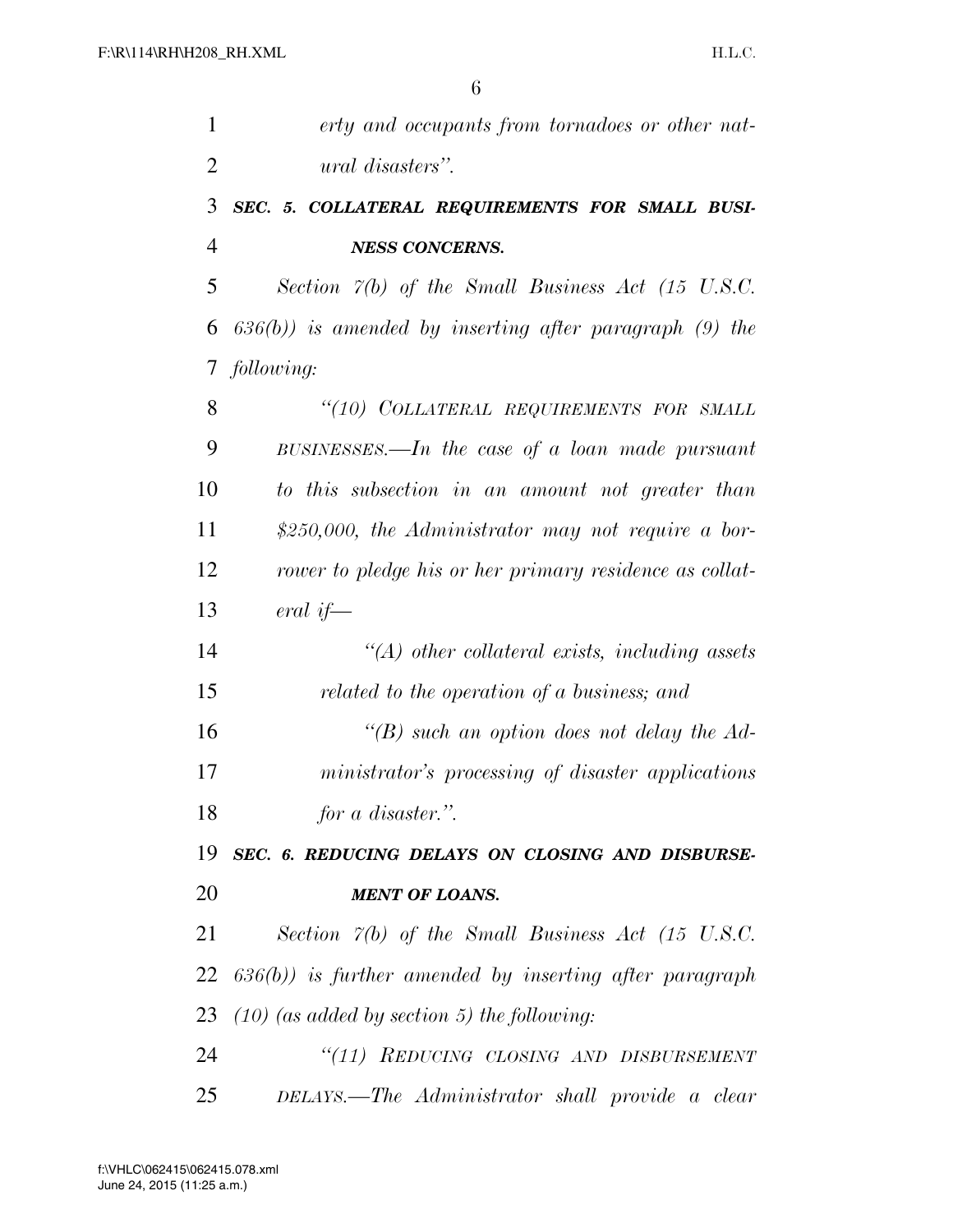*and concise notification on all application materials for loans made under this subsection and on relevant websites notifying an applicant that the applicant may submit all documentation necessary for the ap- proval of the loan at the time of application and that failure to submit all documentation could delay the approval and disbursement of the loan.''. SEC. 7. INCREASING TRANSPARENCY IN LOAN APPROVALS.* 

 *Section 7(b) of the Small Business Act (15 U.S.C. 636(b)) is further amended by inserting after paragraph (11) (as added by section 6) the following:* 

 *''(12) INCREASING TRANSPARENCY IN LOAN AP- PROVALS.—The Administrator shall establish and im- plement clear, written policies and procedures for analyzing the ability of a loan applicant to repay a loan made under this subsection.''.* 

#### *SEC. 8. SAFEGUARDING TAXPAYERS' INTERESTS.*

 *Section 7(b) of the Small Business Act (15 U.S.C. 636(b)) is further amended by inserting after paragraph (12) (as added by section 7) the following:* 

 *''(13) ENSURING ACCOUNTABILITY IN LOAN AP- PROVALS.—The Administrator shall establish require- ments for the approval of economic injury disaster loan assistance made available pursuant to para-graph (2), which shall include the review of applicant*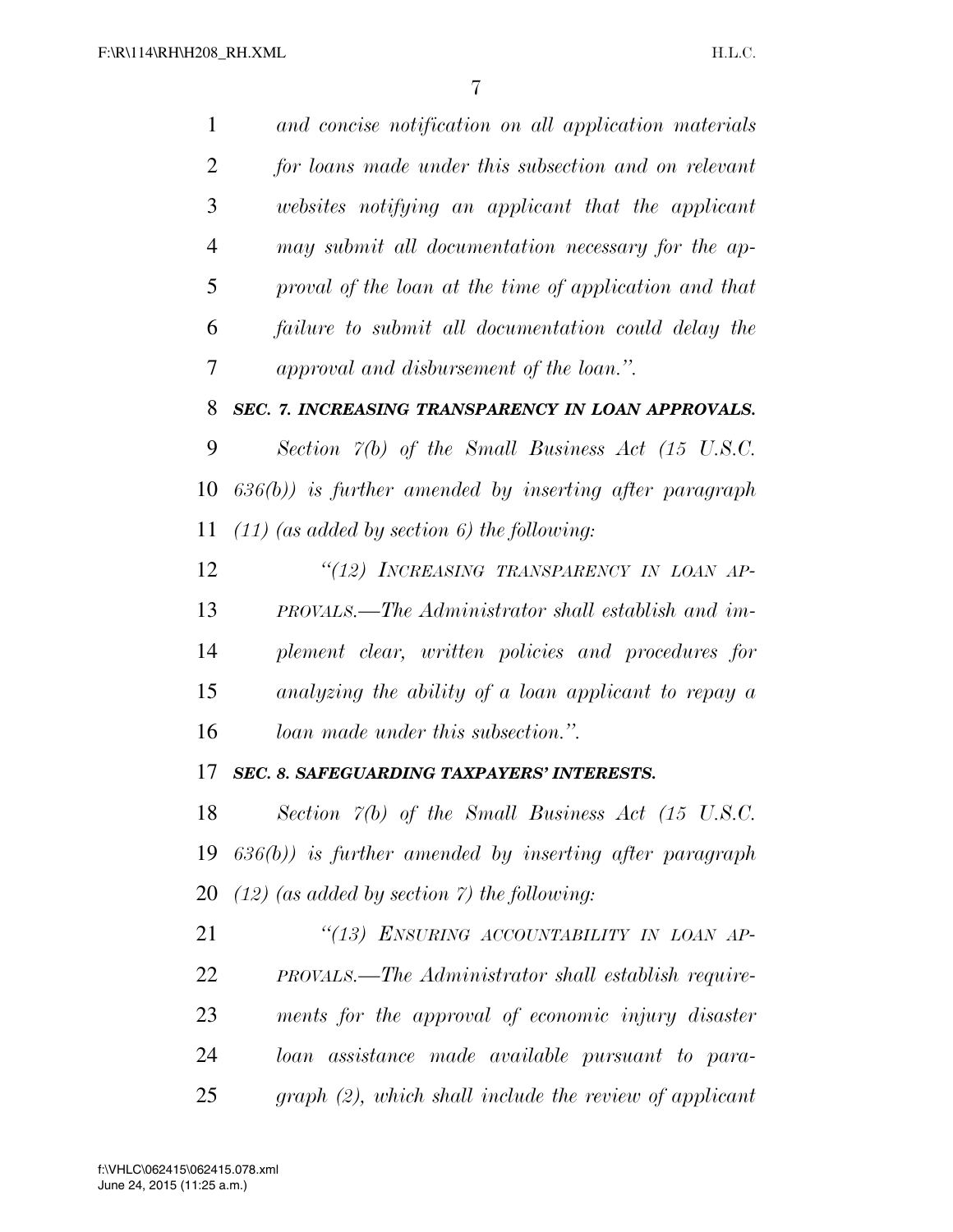*eligibility and shall require that all supporting docu- mentation is submitted prior to loan approval. The Administrator shall require that personnel involved in the approval of such loans be trained on such pro-cedures.''.* 

#### *SEC. 9. DISASTER PERFORMANCE MEASURES.*

 *Section 7(b) of the Small Business Act (15 U.S.C. 636(b)) is further amended by inserting after paragraph (13) (as added by section 8) the following:* 

 *''(14) REPORTING ON DISASTER PERFORMANCE MEASURES.—The Administrator shall report the aver- age processing time for all other disaster loan appli- cations, including disaggregated data on disaster loan applications that were declined by the Administra- tion's automated disaster processing system and ap- plications in which the Administrator performed loss verification. For each disaster described in paragraph (2), the Administrator shall report such average proc- essing times on its website and to the Committee on Small Business of the House of Representatives and the Committee on Small Business and Entrepreneur-ship of the Senate.''.* 

### *SEC. 10. DISASTER PLAN IMPROVEMENTS.*

 *The Administrator of the Small Business Administra-tion shall revise the comprehensive written disaster response*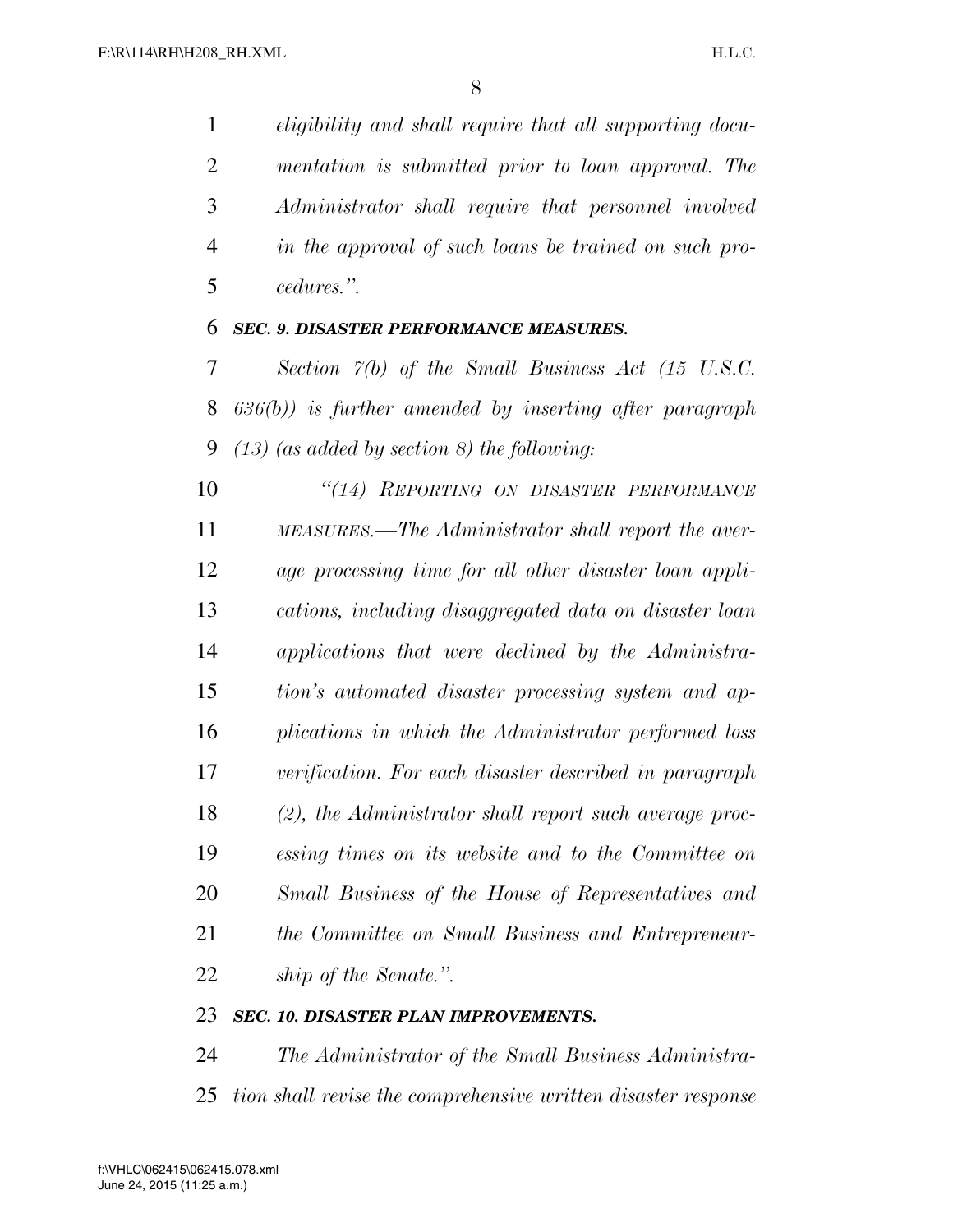*plan required in section 40 of the Small Business Act (15 U.S.C. 657l), or any successor thereto, to incorporate the Administration's response to a situation in which an ex- treme volume of applications are received during the period of time immediately after a disaster, which shall include a plan to ensure that sufficient human and technological resources are made available and a plan to prevent delays in loan processing.* 

### *SEC. 11. REPORT TO CONGRESS ON IMPLEMENTATION OF CERTAIN PROGRAMS.*

 *(a) INITIAL REPORT.—The Administrator of the Small Business Administration shall report to Congress not later than 30 days after the date of enactment of this Act on the implementation and status of the private disaster loan program established in section 7(c) of the Small Business Act (15 U.S.C. 636(c)), the Immediate Disaster Assistance program established in section 42 of such Act (15 U.S.C. 657n), and the expedited disaster assistance business loan program established in section 12085 of the Small Business Disaster Response and Loan Improvements Act of 2008 (15 U.S.C. 636j).* 

 *(b) REQUIRED CONSULTATION WITH DEPOSITORY IN- STITUTIONS AND CREDIT UNIONS.—The Administrator shall require the Associate Administrator for the Office of Disaster Assistance to consult with depository institutions*